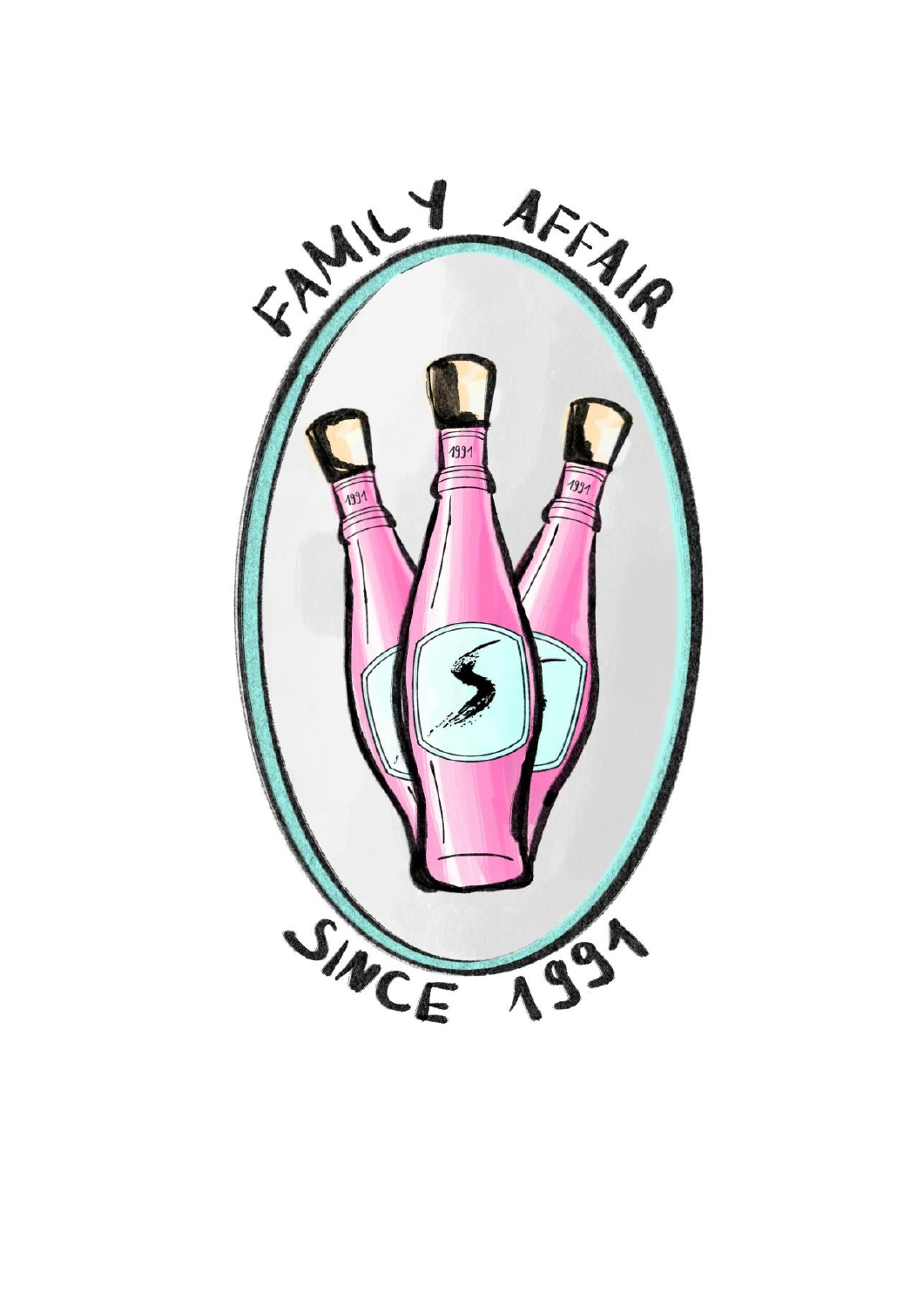





Diese Götti x Strozzi's Brillen sind im Restaurant erhältlich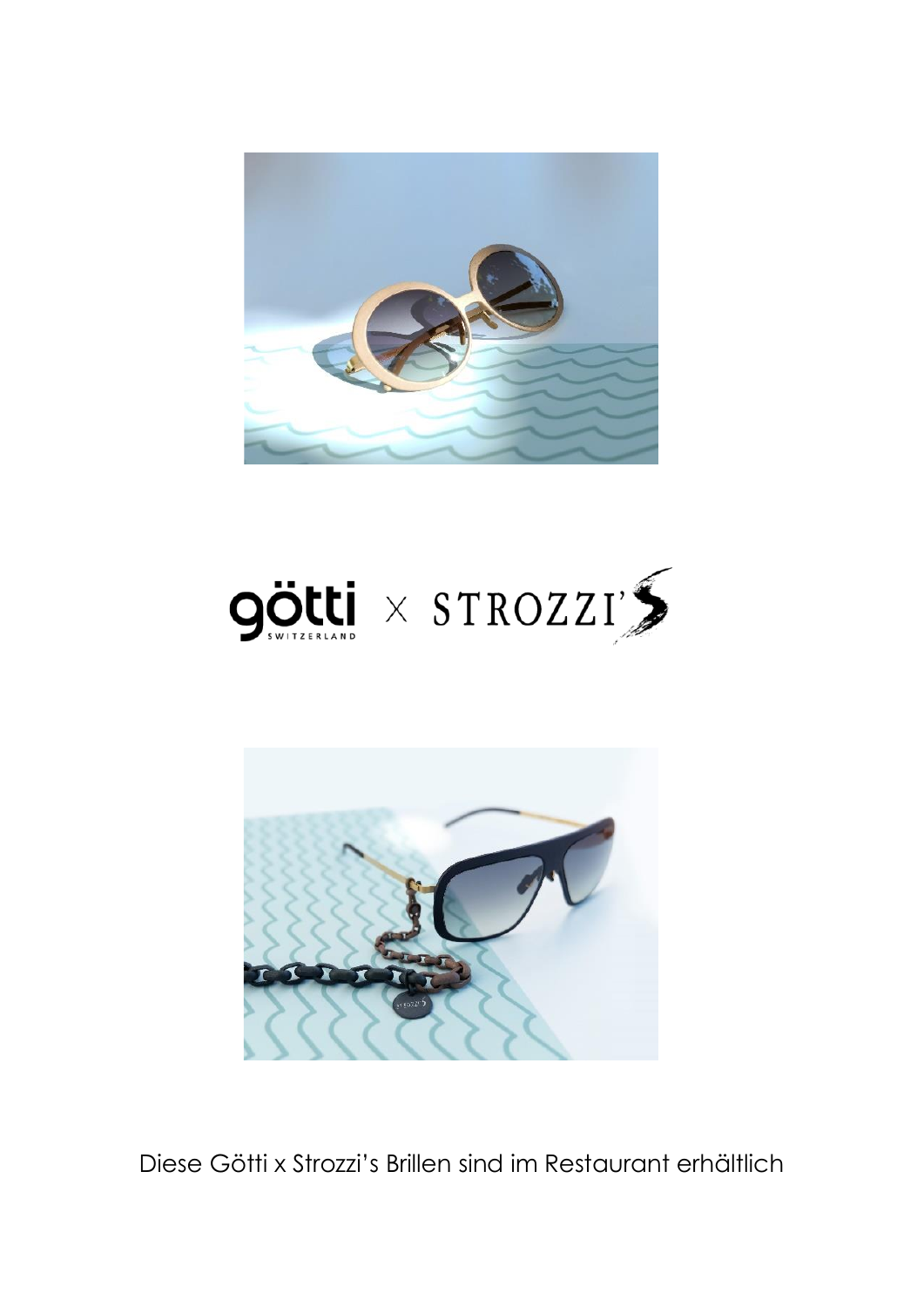## Insalate

| Insalata di erbe miste *<br>Gemischter Kräuter-Blattsalat<br>Mixed herb-salad                                                                                                                    |                                                                                                                            | 15 |
|--------------------------------------------------------------------------------------------------------------------------------------------------------------------------------------------------|----------------------------------------------------------------------------------------------------------------------------|----|
| Insalata caprese<br>Büffelmozzarella mit Datterini-Tomaten und Rucola<br>Buffalo mozzarella with datteri-tomatoes and rocket                                                                     |                                                                                                                            | 19 |
| Insalata di avocado e mango *<br>Avocado, Mango, Limette, Koriander, Trevisano<br>Avocado, mango, lime, coriander, trevisano salad                                                               |                                                                                                                            | 24 |
|                                                                                                                                                                                                  | con tonno<br>mit gebratenem Thunfisch<br>with tuna                                                                         | 32 |
| Insalata Strozzi's *<br>und verschiedenen Nüssen<br>nuts                                                                                                                                         | Saisonale Kräuter-Blattsalate mit frischen Beeren, Fetakäse<br>Seasonal salads with fresh berries, feta cheese and various | 25 |
| Insalata Cesare<br>Baby Lattichsalat mit geröstetem Speck, knusprigen<br>croûtons und gereiftem Parmesan und Datterini-Tomaten<br>Lettuce with bacon, croutons, parmesan and<br>datteri-tomatoes |                                                                                                                            | 24 |
|                                                                                                                                                                                                  | con pollo<br>mit Poulet<br>with chicken                                                                                    | 29 |
|                                                                                                                                                                                                  | con gamberetti<br>mit Crevetten<br>with prawns                                                                             | 34 |

**\* Diese Gerichte sind vegan oder in veganer Ausführung erhältlich**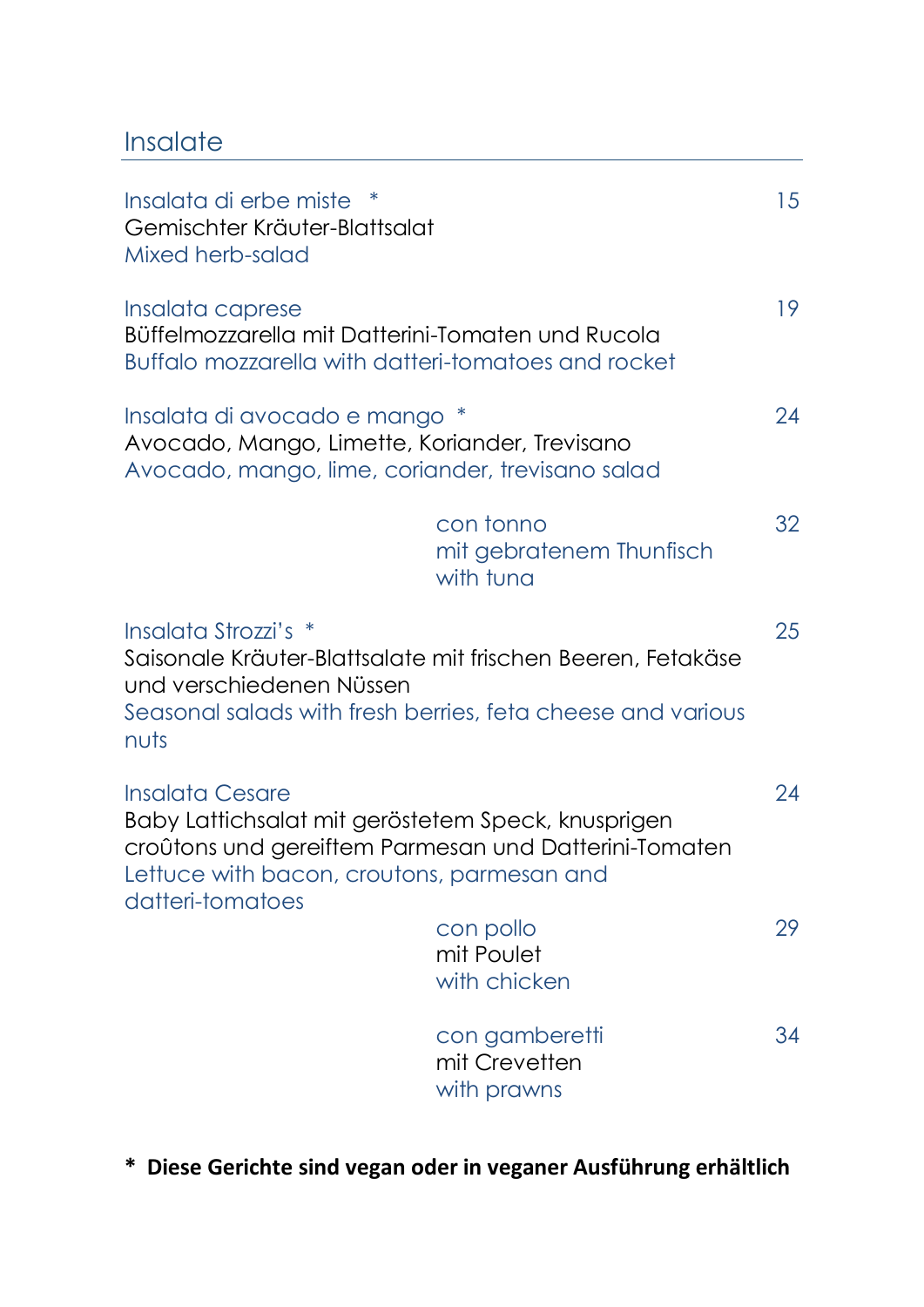# Antipasti

| Zuppa del giorno<br>Tagessuppe<br>Soup of the day                                                                                                                               | 12    |
|---------------------------------------------------------------------------------------------------------------------------------------------------------------------------------|-------|
| Gazpacho<br>Gazpacho, Tomaten, Peperoni, Zwiebeln, Basilikum, Brot<br>Gazpacho with tomatoes, bell pepper, onions, basil, bread                                                 | 15    |
| Ceviche di Branzino<br>Wolfsbarsch, rote Zwiebeln, Tomaten, Yuzugel, Koriander,<br>Platanos (Gemüsebananen)<br>Sea bass, red onions, tomatoes, yuzugel, coriander,<br>plantains | 28/39 |
| Polpo alla griglia<br>Grilliertes Octopusbein mit Wassermelone, Feta, Minze,<br>Limette<br>Grilled octopus with watermelon, feta, mint, lime                                    | 28/39 |
| Capesante con purea di piselli<br>Jakobsmuscheln, Erbsenpüree, Arancini und Himbeere<br>Scallops, pea puree, arancini and raspberry                                             | 29    |
| Vitello tonnato<br>Dünn geschnittener Kalbsbraten an Thunfischsauce<br>Veal roast with tuna sauce,                                                                              | 25/39 |
| Tatar di manzo<br>Rindstatar mit Briochetoast                                                                                                                                   | 29/39 |

Beef steak tatar served with toast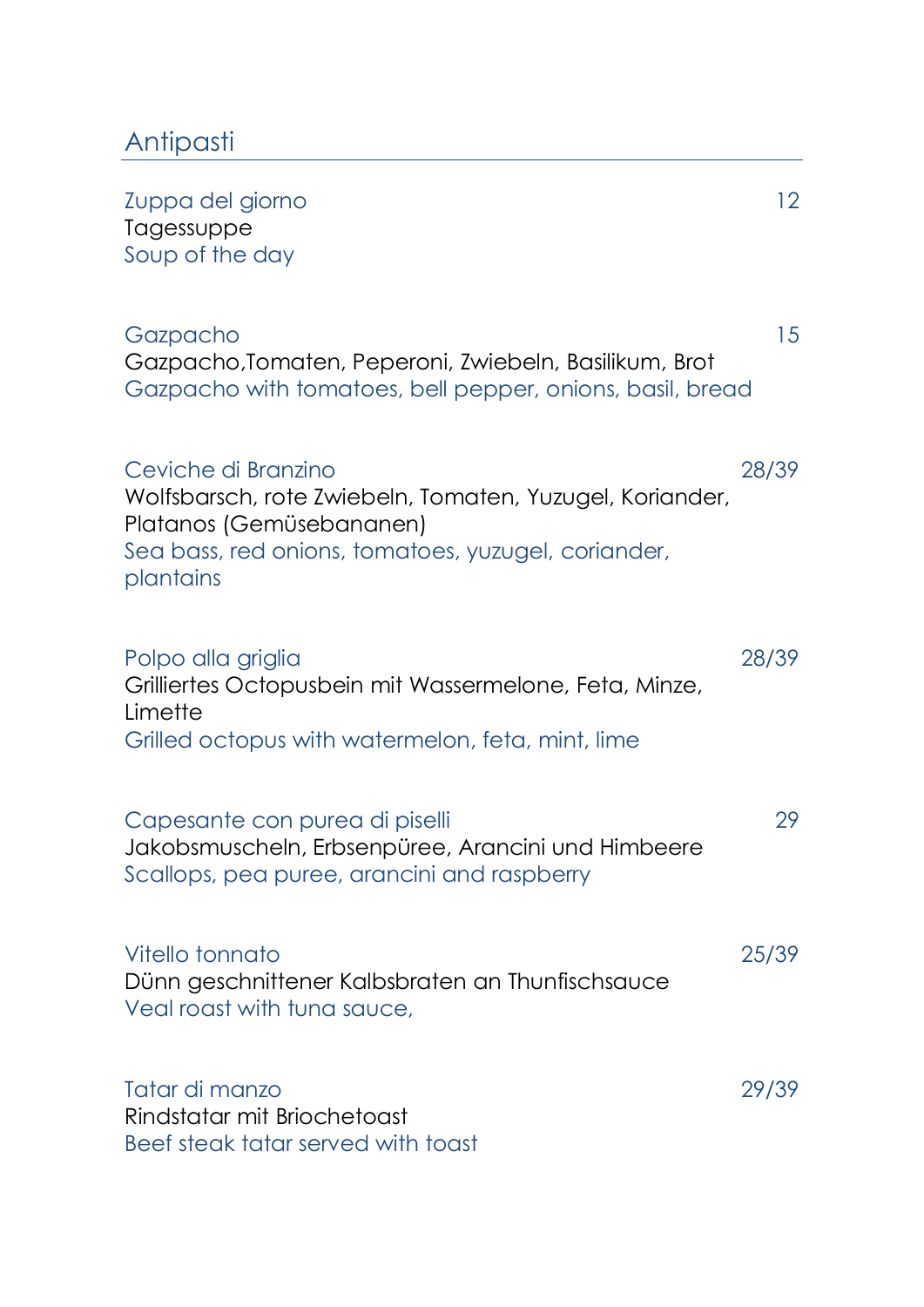Pasta

| Rigatoni fatti in casa, salsa piccante pomodoro e panna<br>Hausgemachte Rigatoni an scharfer Tomaten-Rahm-Sauce<br>Homemade rigatoni, spicy tomato and cream sauce                                                                           |                                                                                               | 27 |
|----------------------------------------------------------------------------------------------------------------------------------------------------------------------------------------------------------------------------------------------|-----------------------------------------------------------------------------------------------|----|
|                                                                                                                                                                                                                                              | con stracciatella di burrata<br>mit stracciatella di burrata<br>with stracciatella di burrata | 29 |
| Linguine fatte in casa alla polpa di granchio<br>Hausgemachte Linguine mit Tomaten, Flusskrebs und<br>Snowcrab an pikanter Proseccorahmsauce<br>Homemade tagliatelle with tomatoes, crayfish and<br>snowcrab on a spicy prosecco cream sauce |                                                                                               | 36 |
| Spaghetti alle vongole veraci<br>Hausgemachte Spaghetti mit Venusmuscheln<br>Homemade spaghetti with clams                                                                                                                                   |                                                                                               | 38 |
| Orecchiette con capperi, limone e fiore di zucca<br>Hausgemachte vegane Orecchiette mit Kapern, Zucchini,<br>Zitrone und frittierten Zucchiniblüten<br>fried zucchini blossoms                                                               | Homemade vegan orecchiette, capers, zucchini, lemon and                                       | 28 |

Alle Pasta sind auch als Vorspeise erhältlich, Preisreduktion von 4 Franken

All our pasta are also available as starter with a price reduction of 4 Francs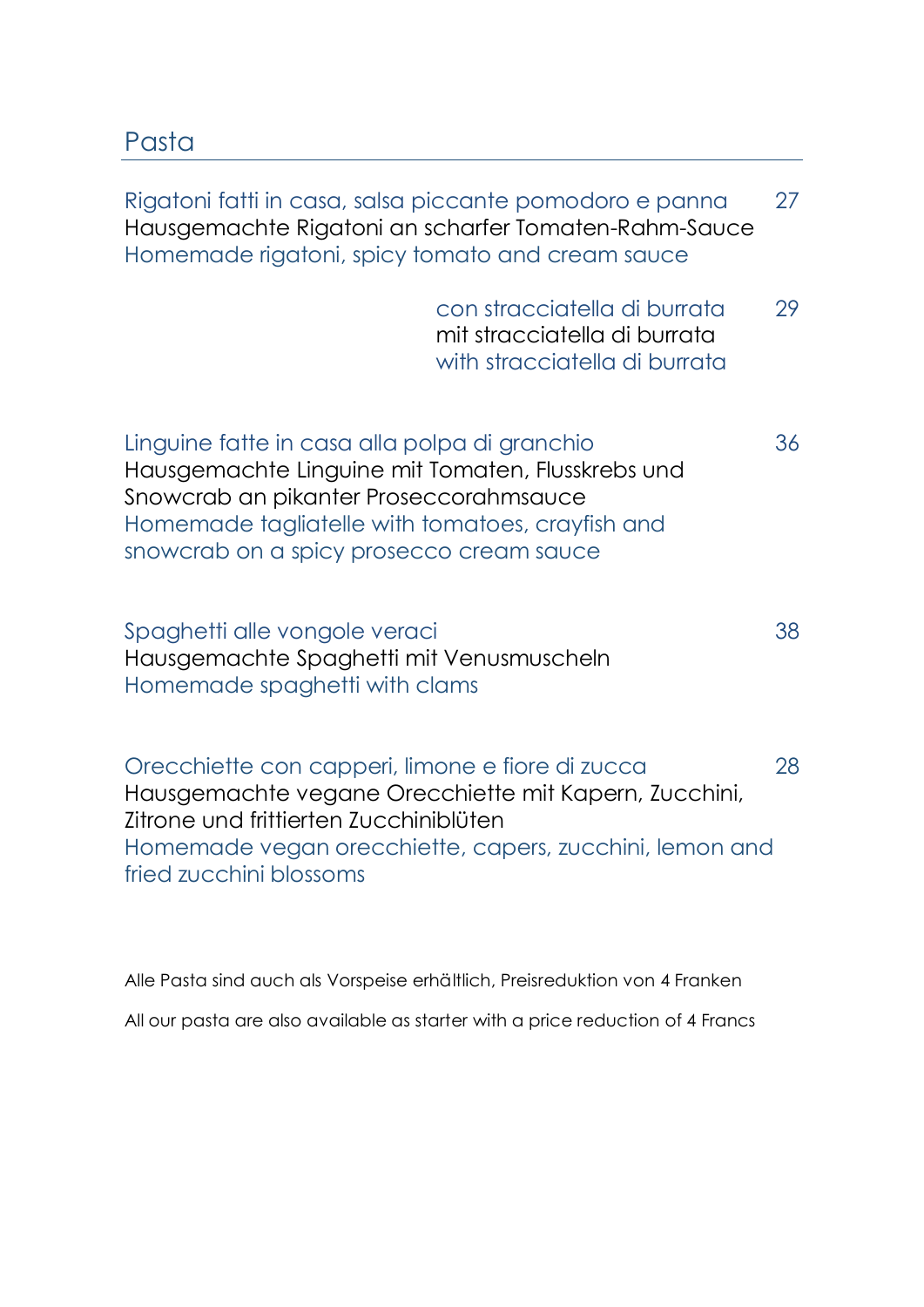## Pesce

| Lucioperca fritto con patatine fritte<br>Zanderknusperli im Bierteig, serviert mit Tatarsauce<br>und Pommes frites<br>Deep fried pike-perch fish with sauce tartar and<br>french fries | 39 |
|----------------------------------------------------------------------------------------------------------------------------------------------------------------------------------------|----|
| Gamberoni all'aglio, olio e peperoncino<br>Riesencrevetten mit Knoblauch und Peperoncini-Öl<br>King prawns with garlic, chilioil                                                       | 49 |
| Branzino con olio di oliva, erbe e fleur de sel<br>Wolfsbarsch mit Olivenöl, frischen Kräutern und Fleur de sel<br>Grilled sea bass with olive oil, fresh herbs and fleur de sel       | 49 |
| Salmone alla griglia con tagliatelle di zucchine<br>Grillierter Lachs, Zucchini velouté und Zucchinispaghetti<br>Grilled salmon, zucchini-velouté and zucchini-noodles                 | 45 |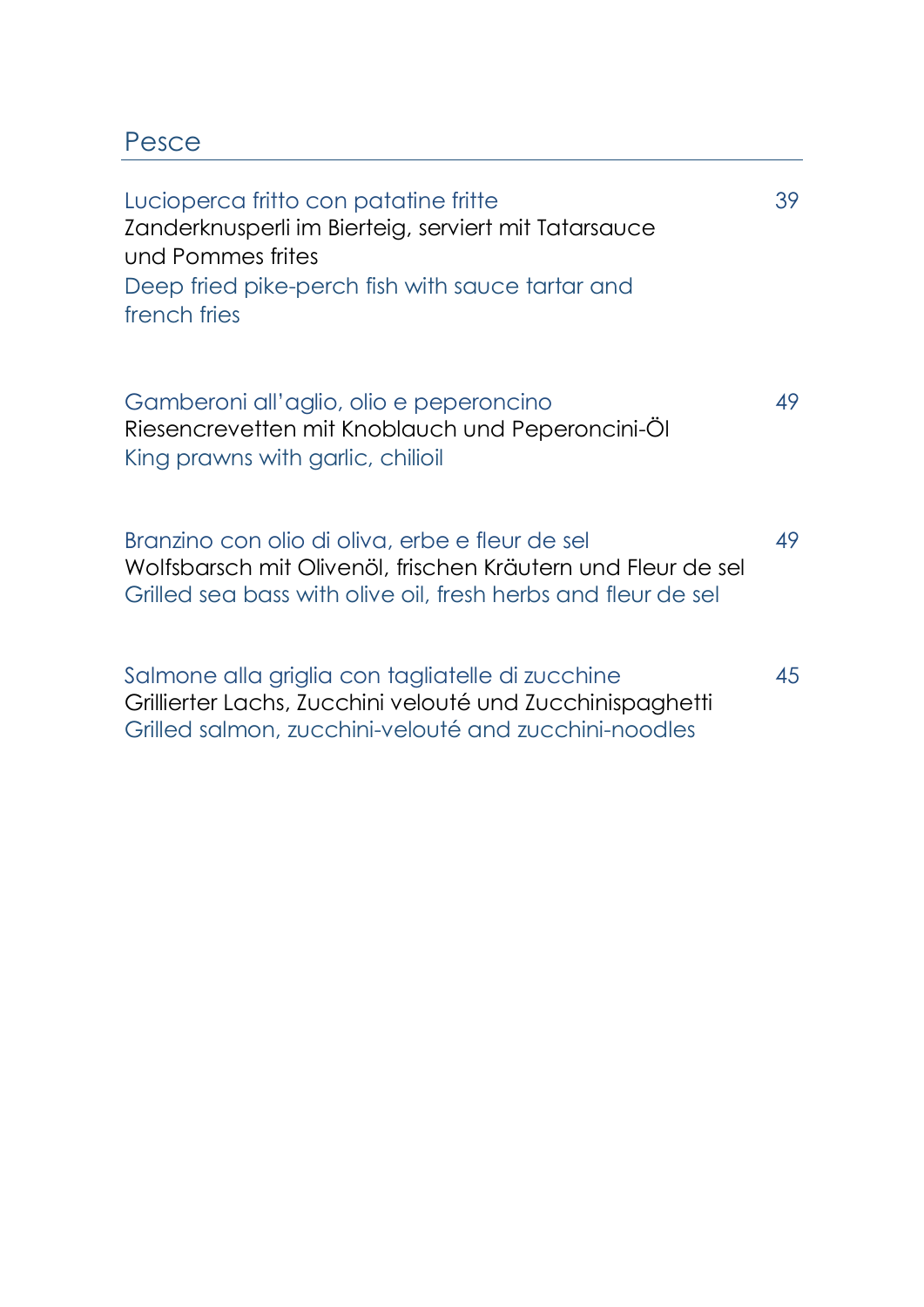#### Carne

Tagliata di manzo con rucola e parmigiano vecchio 52 Geschnittenes Entrecôte (180 g) mit Rucola und gereiftem Parmesan Sliced entrecôte (180 g) with rocket and mature parmesan cheese La Costata 150 gr oder 250 gr  $\frac{42}{62}$ Rib-eye mit Beilage nach Wahl Rib-eye with side dish of choice Costolette d'agnello 49 Lammracks mit scharfer Kräuter-Knoblauchsauce und pimientos de Padrón Rack of lamb on a spicy herb and garlic sauce with pimientos de Padrón Coscia di pollo al limone e miele 38 Pouletschenkel Filet mit Honig-Zitronenmarinade, Stücken von Maiskolben, wildem Broccoli und Tzatziki Sauce Chicken flank filet, marinated with honey and lemon, served with pieces of corncob and tzatziki sauce Surf & Turf: 100 g Hummerschwanz / lobster tail extra 21 **Vegetariano** Melanzane al forno \* 29 Aubergine mit Tomate und Mozzarella aus dem Ofen mit Oregano, Basilikum und Olivenöl Ovenbaked aubergine with tomato and mozzarella Tartare di quinoa con avocado e insalata di erbe \* 28 Quinoa, Avocado, Granatapfel, Feta, Minze, Kerne, Kräutersalat Quinoa, avocado, pomegranate, feta, mint, seeds, herb salad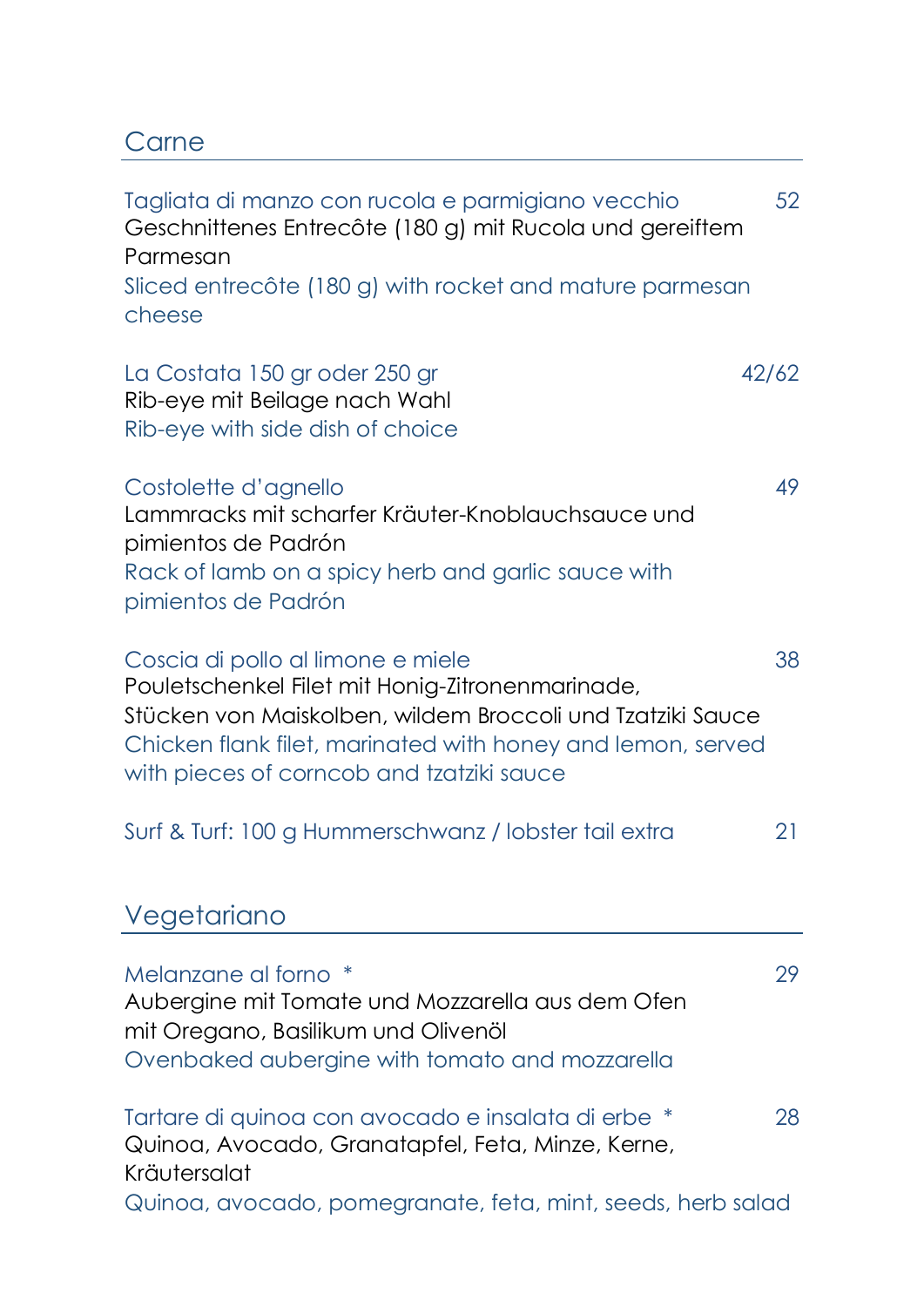## Altri contorni

| Spinaci<br>Blattspinat<br>Spinach                                                                            | 8  |
|--------------------------------------------------------------------------------------------------------------|----|
| Pimientos de Padrón *<br>Pimientos de Padrón<br>Pimientos de Padrón                                          | 8  |
| Linguine fatte in casa<br>Hausgemachte Linguine<br>Home made linguine                                        | 8  |
| Patatine fritte *<br>Pommes frites<br>French fries                                                           | 8  |
| Patate al rosmarino<br>Rosmarinkartoffeln<br>Rosemary potatoes                                               | 8  |
| Verdure alla griglia *<br>Grillgemüse<br><b>Grilled vegetables</b>                                           | 8  |
| Cima di rapa con soya e sesamo *<br>Wilder Brokkoli mit Soya und Sesam<br>Wilde broccoli with soy and sesame | 8  |
| Patatine fritte al tartufo con parmigiano<br>Trüffelpommes mit Parmesan<br>Trufle fries with parmesan        | 12 |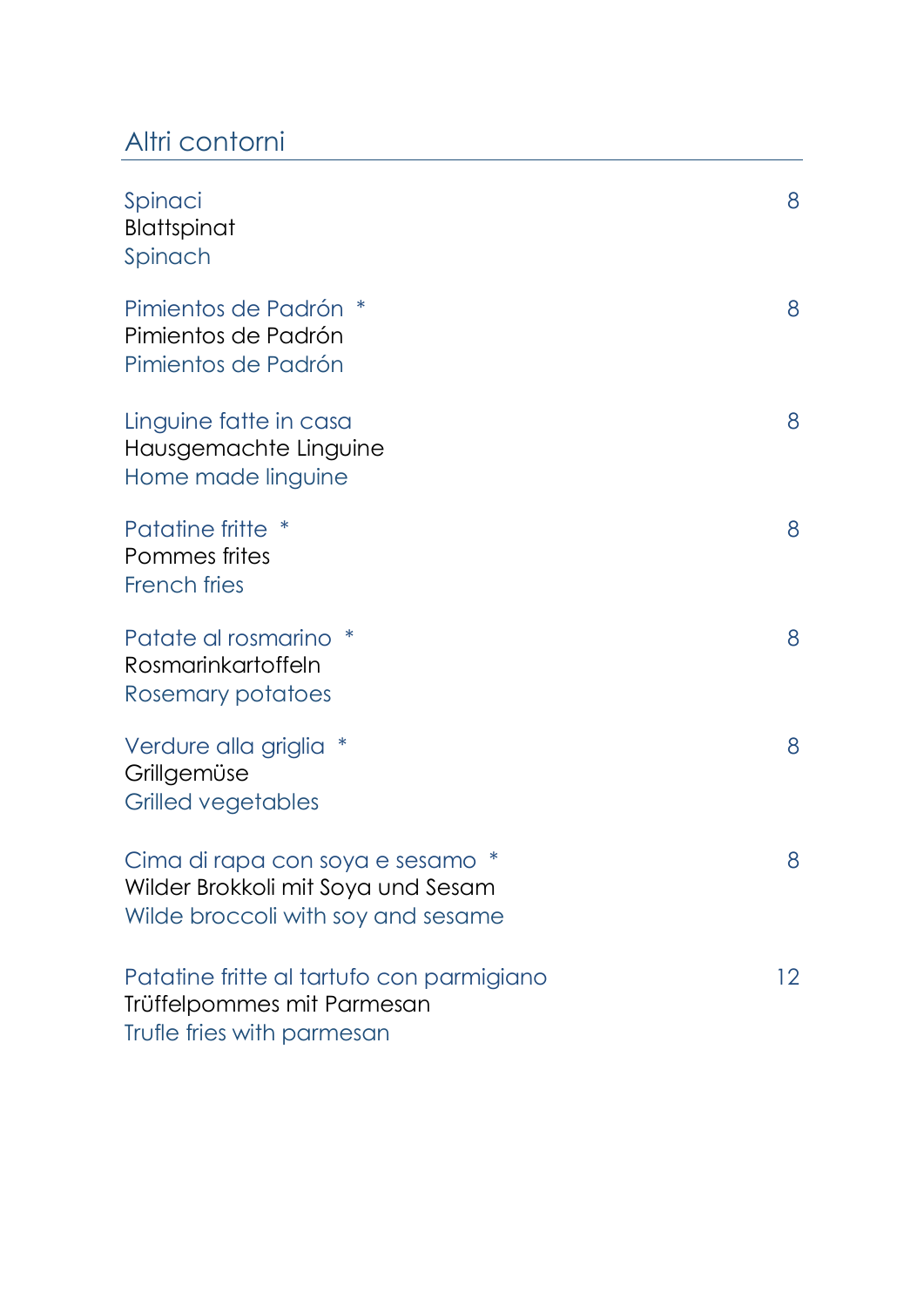### Pizze

| Margherita *<br>Tomatensauce und Mozzarella<br>Tomatosauce and mozzarella                                                                                         | 19 |
|-------------------------------------------------------------------------------------------------------------------------------------------------------------------|----|
| Napoli<br>Tomatensauce, Mozzarella, Sardellen, Kapern<br>Tomatosauce, mozzarella, anchovies                                                                       | 25 |
| Contadina *<br>Tomatensauce, Mozzarella, Grillgemüse<br>Tomatosauce, mozzarella and grilled vegetables                                                            | 25 |
| Prosciutto<br>Tomatensauce, Mozzarella, Vorderschinken,<br>Tomatosauce, mozzarella and Ham                                                                        | 26 |
| Quattro stagioni<br>Tomatensauce, Mozzarella, Vorderschinken, Artischocken,<br>Oliven, Champignons<br>Tomatosauce, mozzarella, Ham, artichokes, olives, mushrooms | 27 |
| Salerno<br>Tomatensauce Burrata und Basilikum<br>Burrata, tomatoes and basil                                                                                      | 28 |
| Diavola<br>Tomatensauce, Mozzarella, pikante Salami<br>Tomatosauce, mozzarella, spicy italian salami                                                              | 28 |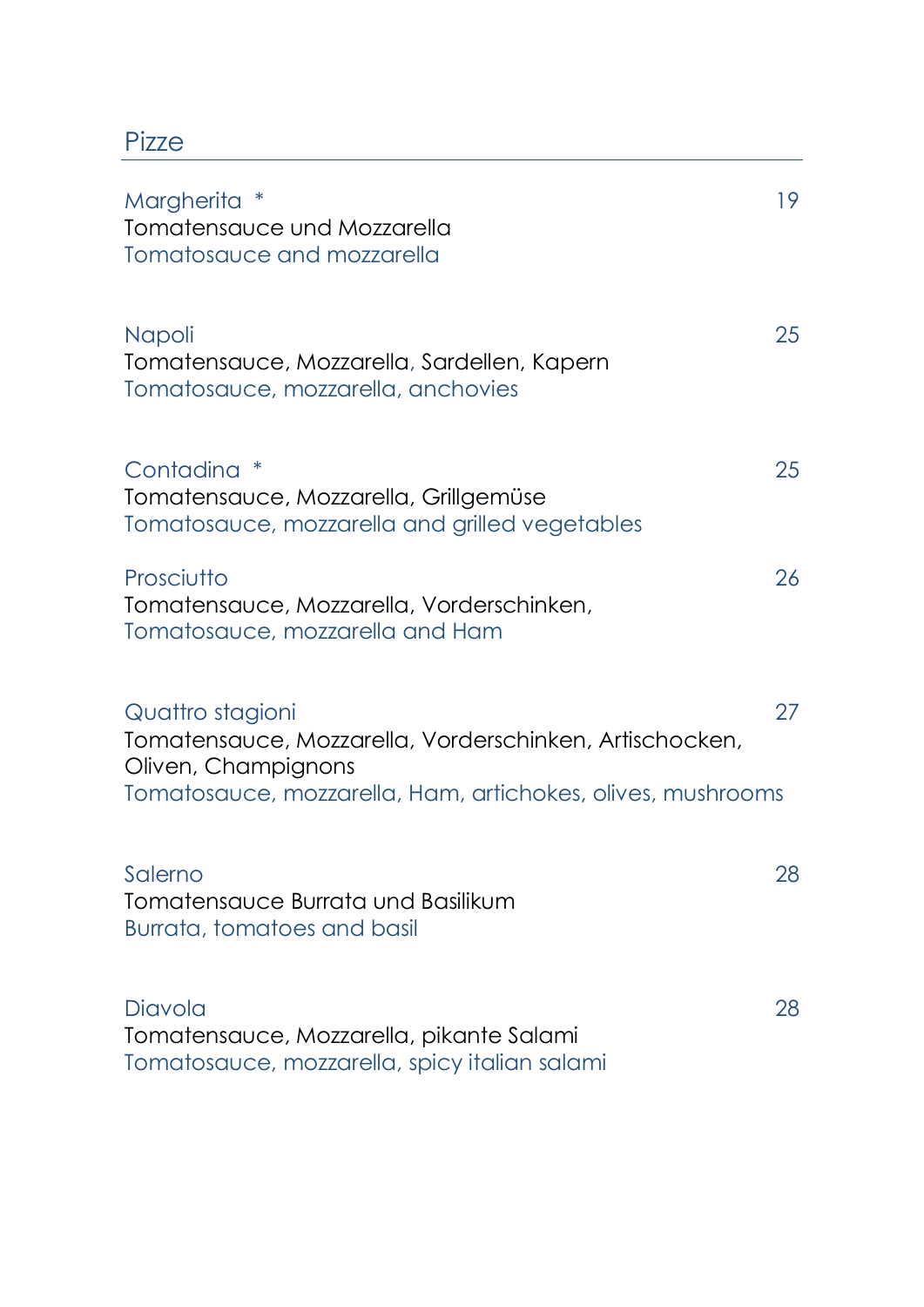#### Pizze

Tonno 28 Tomatensauce, Mozzarella, Thunfisch, kapern, rote Zwiebeln Tomatosauce, mozzarella, tuna, capers, red onions

Pizza Bianca con Caviar **45** Sauerrahm, Schnittlauch, rote Zwiebel, Kaviar Baeri premier cru Sour Cream, chives, red onions, Kaviar Baeri premier cru

#### Valtellina 31

Tomatensauce, Mozzarella, Rucola, Bresaola, Parmesan und Oliven Rocket, bresaola, parmesan, olives

Salsiccia Bianca 32

Mozzarella, Ricotta, Wiedikerwurst mit Fenchel, Cima di rapa Chili und Knoblauch Mozzarella, ricotta, sausage with fennel, cima di rapa, chili and garlic

Little Italy 33 Tomatensauce, Mozzarella, Daterinitomaten, Rucola, Parmaschinken und Mascarpone Tomatosauce, mozzarella, dateri tomatoes, rocket, Parma ham and mascarpone

#### Take away

Geniessen Sie unsere Speisen auch zu Hause oder auf dem Boot. www.strozzis.ch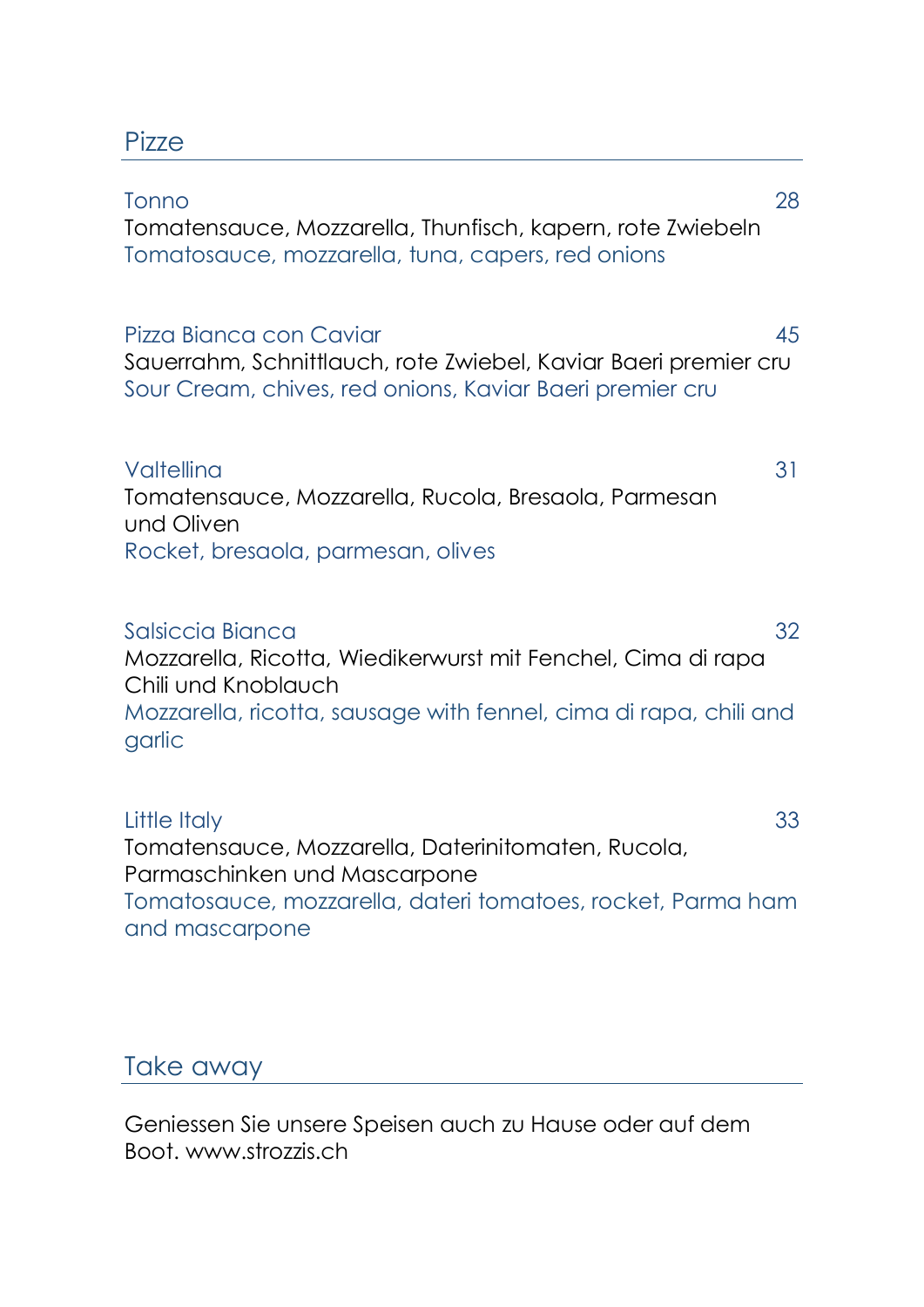# Dolci

| Torta al cioccolato<br>Schoggi Chueche<br>Chocolate cake                                                                                                                                           | 13 |
|----------------------------------------------------------------------------------------------------------------------------------------------------------------------------------------------------|----|
| Panna Cotta<br>Panna Cotta mit frischen Beeren<br>Panna cotta with fresh berries                                                                                                                   | 12 |
| Affogato al caffè<br>Eine Kugel Vanilleglace mit heissem Espresso übergossen<br>Scoop of vanilla ice cream with hot espresso coffee                                                                | 9  |
| Tiramisú<br>Hausgemachtes Tiramisú mit frischen Früchten<br>Homemade tiramisu with fresh fruits                                                                                                    | 15 |
| Gelati pro Kugel<br>Vanille, Schokolade, Stracciatella, Passionsfrucht, Zitrone,<br>Fior di latte<br>Scoop of ice cream: vanilla, chocolate, stracciatella,<br>passion fruit, lemon, fior di latte | 6  |

## **Digestifs**

| Patron Tequila 16           | 16  | Ardbeg 10 y        | 16  |
|-----------------------------|-----|--------------------|-----|
| Grappa Berta Tre Soli Tre   | 18. | Hennesey XO        | 18  |
|                             |     | Zacapa Solera 23 y | 16. |
| Ramos Pinto Tawny 20 y      | 15  |                    |     |
| Bramble Shots 50 cl Flasche | 9Λ  |                    |     |
|                             |     |                    |     |